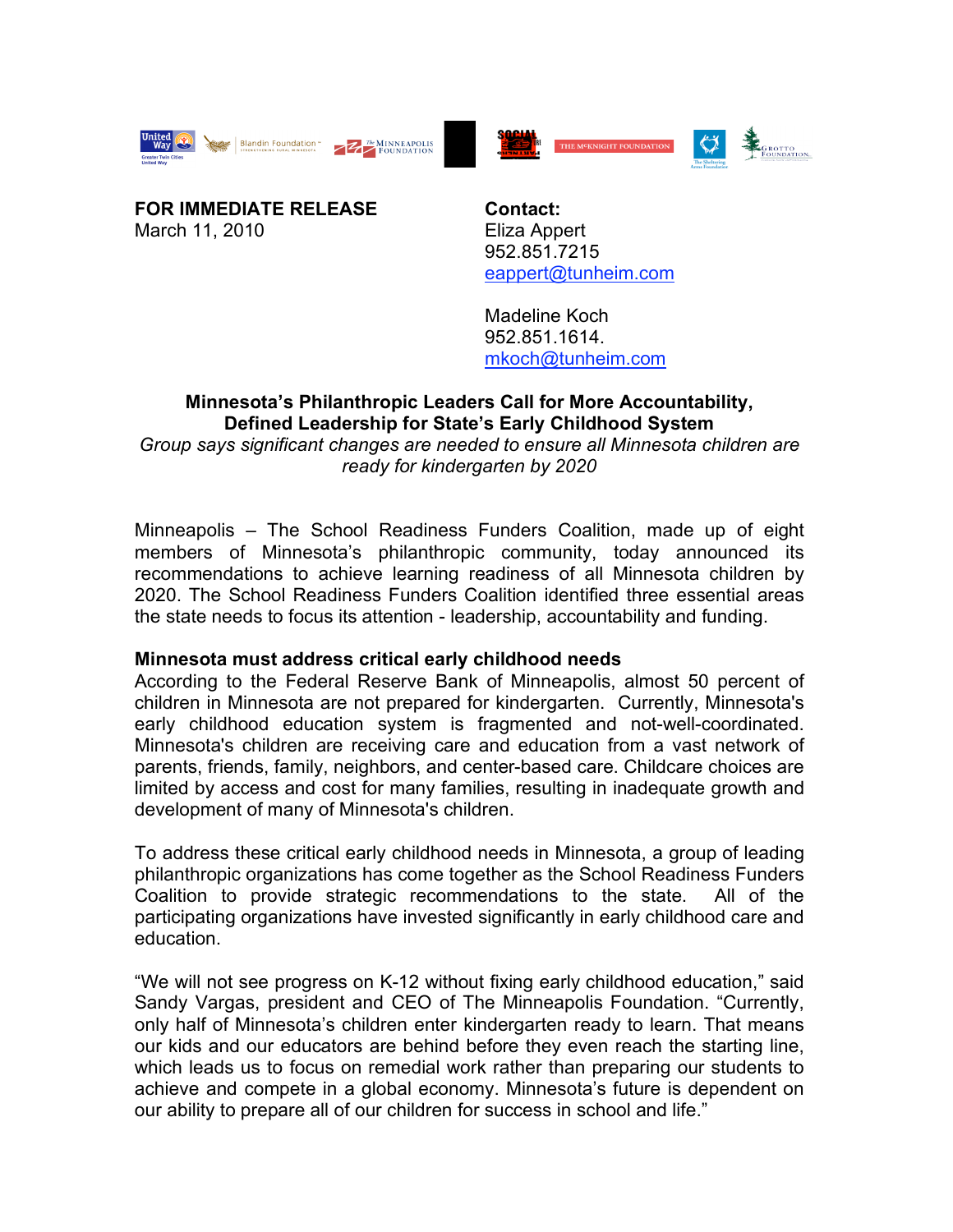Over the past two years, the coalition has conducted an inventory of early childhood care and education programs, providers, and research, and developed a series of policy recommendations to establish accountability and ensure greater access and quality care.

# **Consolidate state agency departments into one early childhood education office**

Early childhood education regulatory and appropriating authority in Minnesota stretches across numerous state and local government agencies and departments. To provide clearer, more defined leadership, the coalition proposed coordinating, consolidating and streamlining the state's current patchwork of early childhood services and programs into one cabinet-level office or agency.

A cabinet-level agency – The Office of Early Childhood Care and Education would serve as the focal point for the state's strategy for early childhood education. According to the School Readiness Funders Coalition, This cabinetlevel agency would determine how state-administered or state-funded programs contribute to improving child readiness for kindergarten and serve as a clearinghouse for data, research, analysis and funding decisions for Minnesota's early childhood care and education system. The Minnesota Office of Early Childhood Care and Education would consolidate existing agency responsibly and be held accountable for ensuring the quality of the early childhood system as the body responsible for assessing state progress towards the goal. The Coalition believes the new agency should be operational by 2012.

"Minnesota needs to build a system of clearly defined leadership and informative accountability to support the critical funding needs around early childhood education," said Frank Forsberg, senior vice president of Community Impact at Greater Twin Cities United Way. "The lack of a coordinated statewide structure and leadership void have dramatically contributed to Minnesota's declining status as a leader in early childhood education. Clearly defined leadership is a necessary first step to improving the state's ability to ensure all children have access to quality, affordable care and education. "

### **Develop accountability measurements to measure success**

In addition to centralized leadership, the Coalition proposes a set of accountability measures, which would gauge success and progress across the early childhood education system. According to the group, a statewide approach to ensuring responsible investment and quality care should include three key initiatives: statewide report card, a childcare provider quality rating and improvement system and expanded screening and assessment of children.

 $\circ$  A statewide report card - An annual report on the state's progress at all levels of the early childhood care and education system must be implemented to determine needs and gaps in the system for families, providers and policy makers.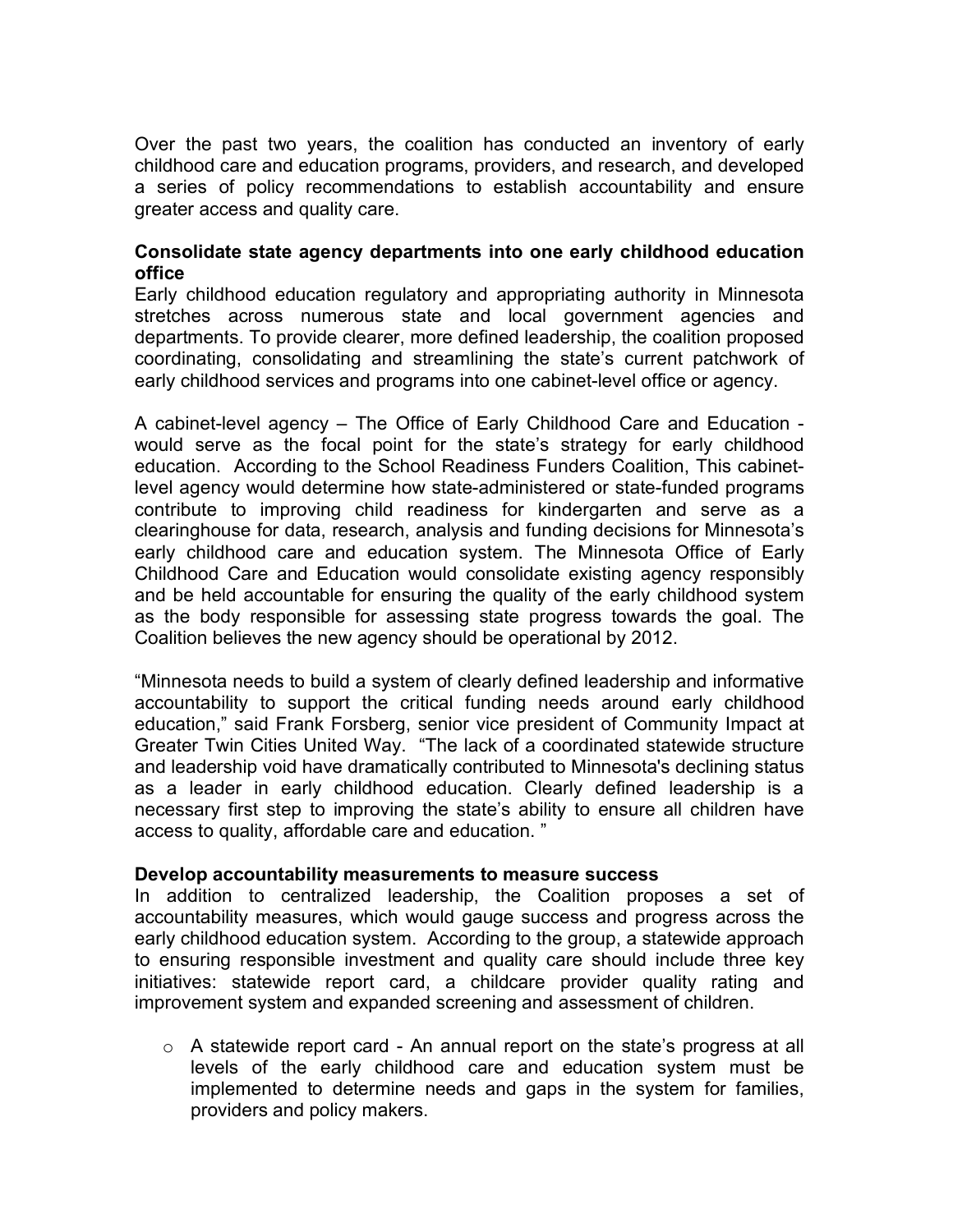- $\circ$  Expanded screening and assessment of all children All of Minnesota's children must be screened and assessed for school readiness starting at age 3, with an initial milestone of screening of 50% of children by the year 2015.
- o Consistent childcare provider rating system The Quality Rating and Improvement System must be expanded from its current pilot phase to help policy makers, families and providers understand whether providers are meeting proper standards that are aligned with getting the results Minnesota needs for children's progress and parent satisfaction.

"The state needs to ensure providers are held accountable for quality care, families and leaders have access to the information they need to make informed decisions and appropriate child development is addressed at an early age," said Jim Hoolihan, president and CEO of the Blandin Foundation.

The Blandin Foundation, in conjunction with Wilder Research and other partners in Itasca County, developed a program, Invest Early, that aims to improve children's school readiness by improving the system of early childhood screening, care, and education. Within three years of starting the program, the percentage of children demonstrating overall proficiency or progress towards proficiency at the end of each program year is trending up. In addition, the program narrowed the proficiency gap for low-income students relative to their higher-income peers.

The Coalition supports efforts to expand the successful ParentAware pilot that rates out-of-home childcare providers in the metropolitan area.

# **Focus funding on accountability and leadership**

The coalition acknowledged that substantial additional funding is essential to meeting the objective of all children being ready for kindergarten by 2020. Currently, more than 70 percent of early childhood education spending in the state comes from families. The remaining funds come from the federal and state government, as well as other private and non-profit organizations, which results in a gap that leaves many children without adequate early childhood education.

However, given the dynamics of Minnesota's current approach to early childhood education, the coalition does not believe funding alone is the short-term solution to this statewide problem. Instead, the coalition's recommendations aim to establish a climate of accountability and leadership to ensure the state will see its return on investment and can make informed decisions about increased investment in the future.

The coalition's policy recommendations are receiving one of their first legislative hearings on Thursday, March 11 in the House Early Childhood Finance and Policy Division. The hearing is scheduled for 4:30 pm in Room 200 in the State Office Building.